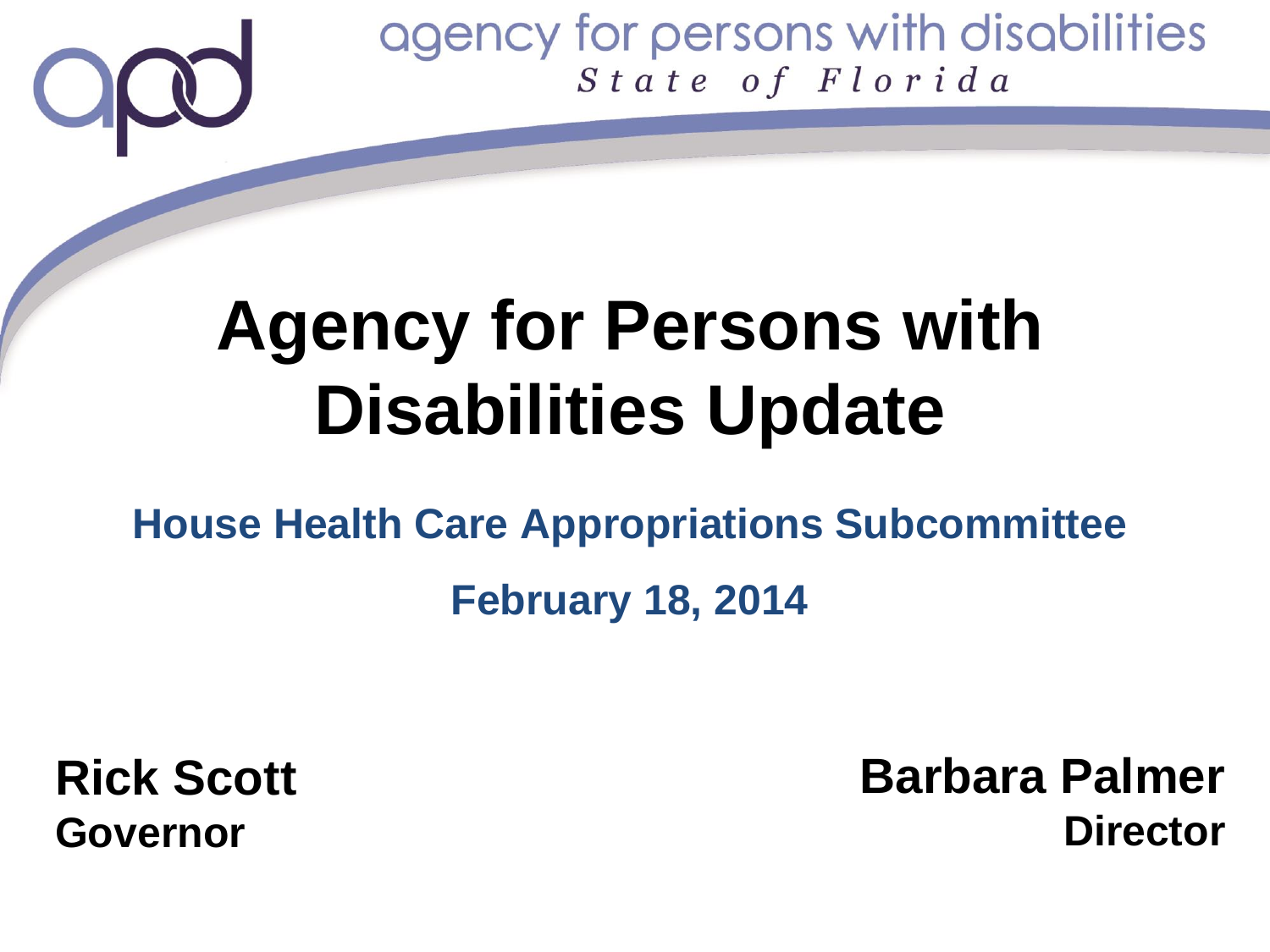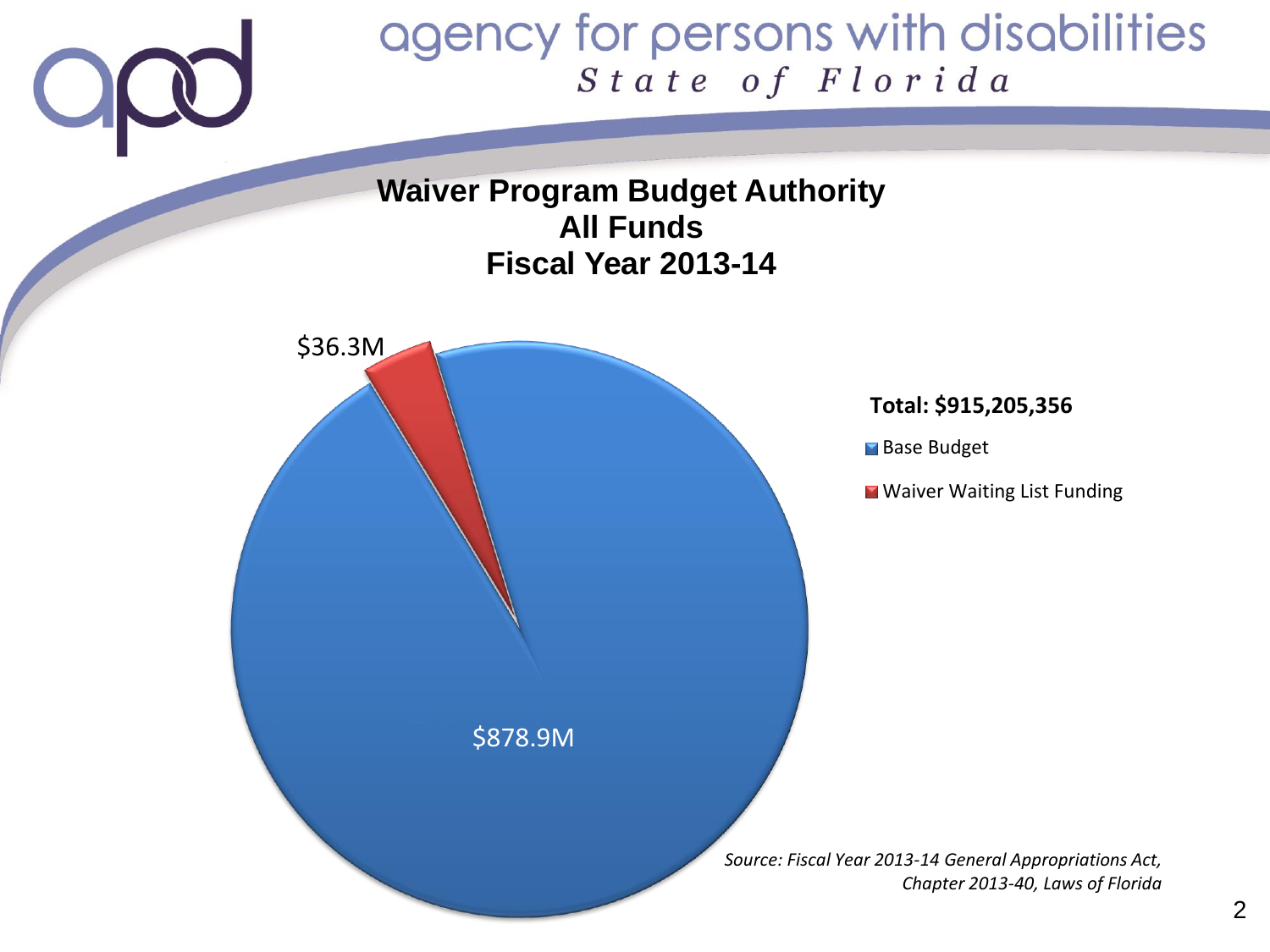#### **Waiver Program Budget and Expenditures**

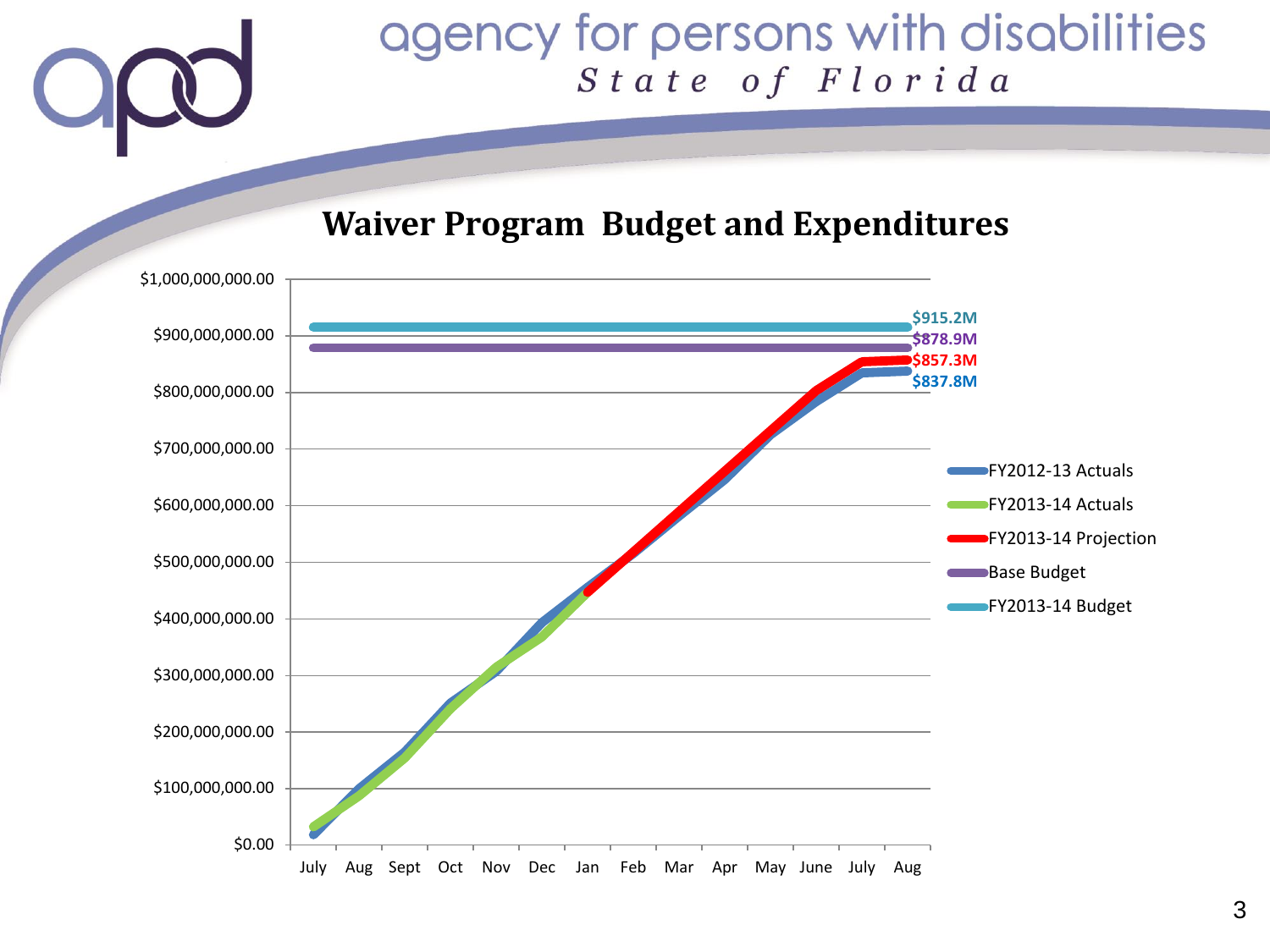# Waiting List Enrollment

| <b>Waiting List Enrollment as of February 11, 2014</b> |         |         |            |              |
|--------------------------------------------------------|---------|---------|------------|--------------|
|                                                        |         |         | Children   |              |
|                                                        | Phase 1 | Phase 2 | in Welfare | <b>Total</b> |
| Number of Initial Enrollment Offers Made               | 757     | 693     | 190        | 1640         |
| Number of Offers Not Accepted *                        | 71      | 44      |            | 115          |
| Number of Current Enrollment Offers                    | 686     | 649     | 190        | 1525         |
| Number Enrolled in Waiver                              | 675     | 438     | 25         | 1138         |
| <b>Number Pending Enrollment</b>                       | 11      | 211     |            | 222          |
| Number Pending Reunification or Adoption               | -       |         | 165        | 165          |

\* Offers not accepted due to clients receiving services from Medicaid State Plan that cover their needs, not Medicaid eligible at this time, receiving services from another waiver, or some clients who have moved out of state.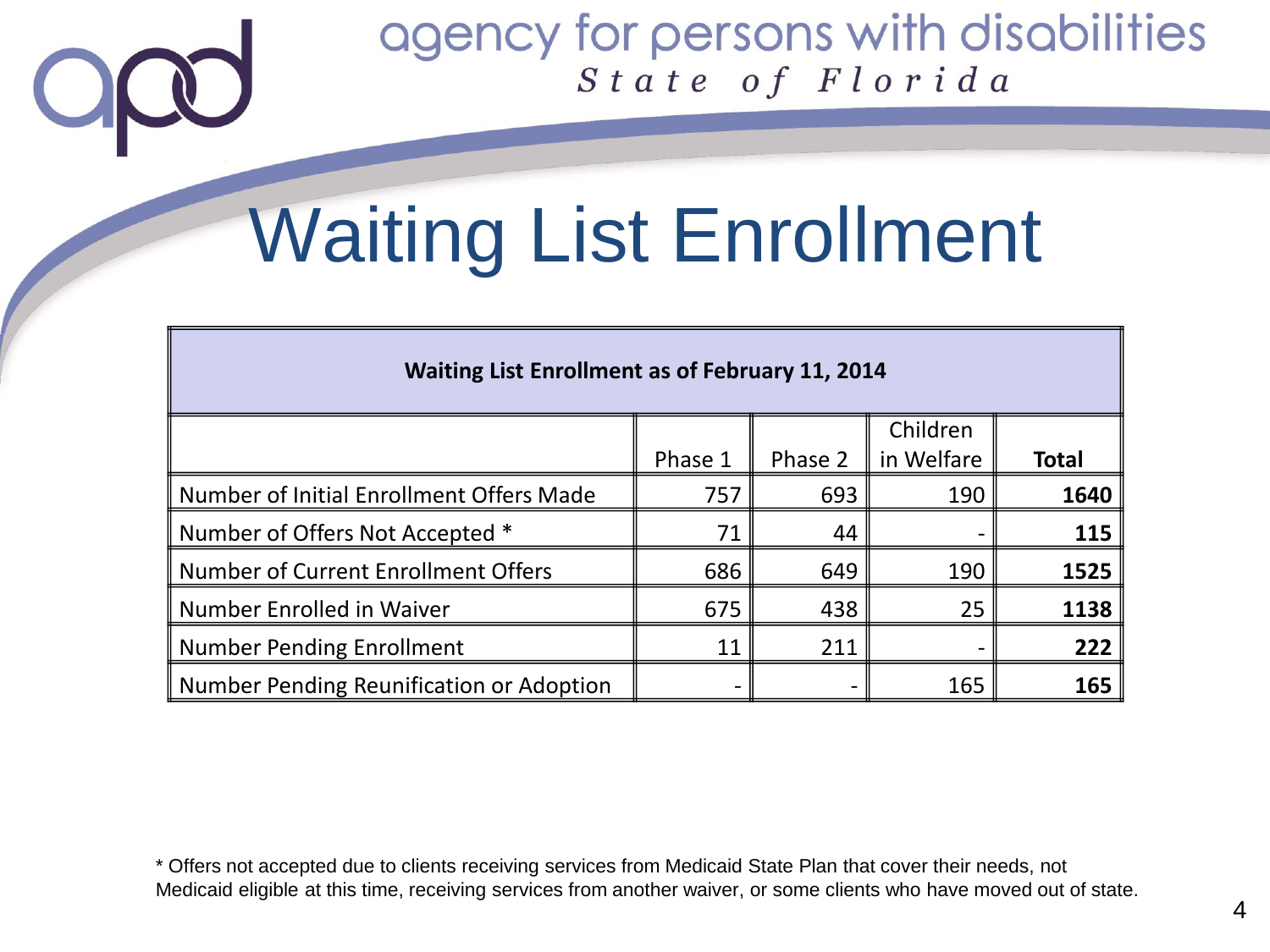## Litigation Update Federal Case Regarding Notices – Moreland

- Class action lawsuit filed in federal court. Lawsuit claims the iBudget Notice provided to clients did not provide specific information regarding iBudget amount.
- Parties entered into a settlement for clients who had a reduction.
- As of January 15, 2014, 9,345 clients had their cost plans increased to their preiBudget level.
- The parties agreed to a new amended notice. The Agency anticipates sending the amended notices around April 1, 2014.
- Upon receipt of amended notice, clients will have 30 days to request a hearing. PreiBudget funding amounts will continue for clients who timely request a hearing.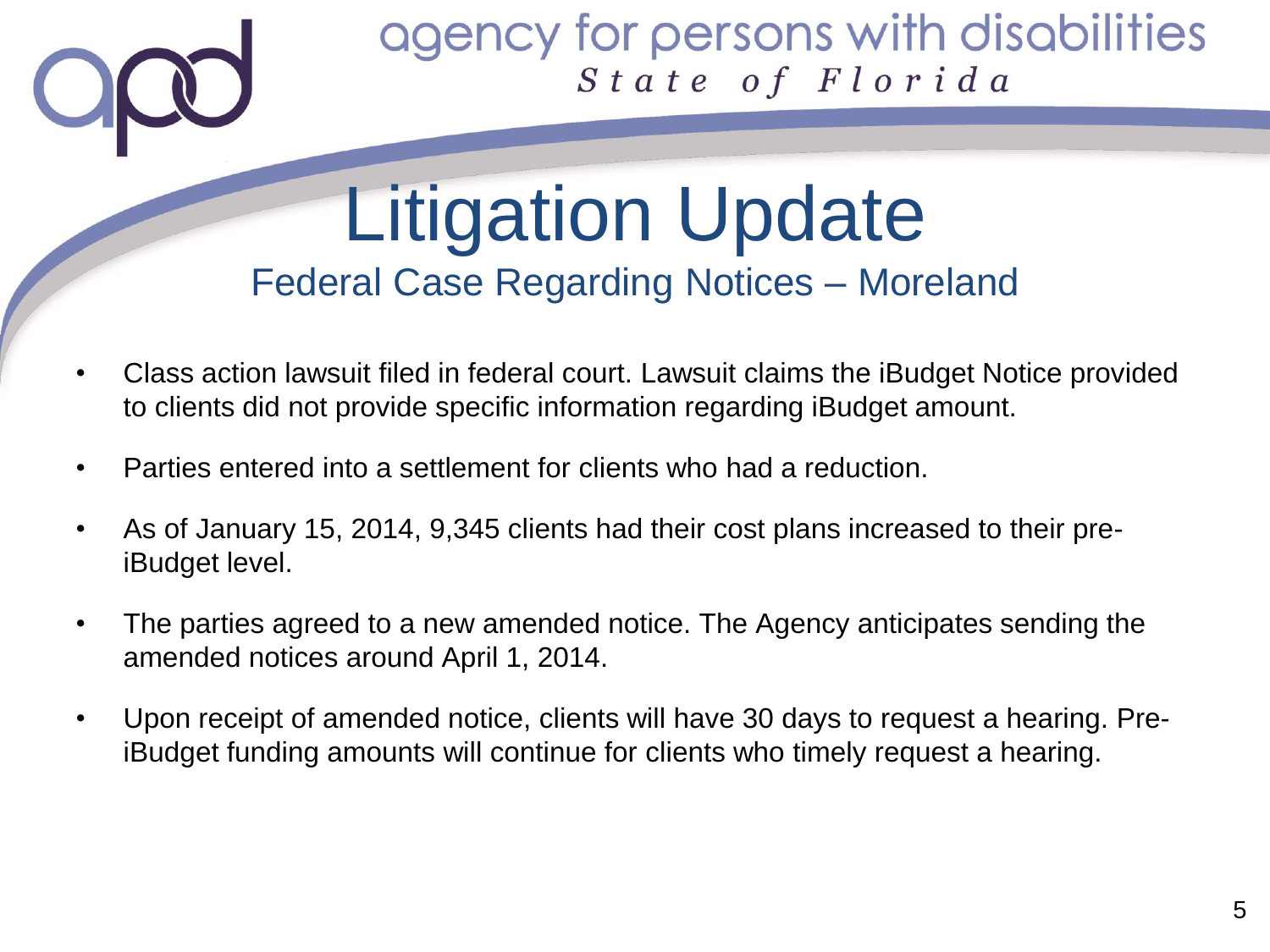# Litigation Update (continued) Federal Case Regarding Notices – Moreland

- At this time there are approximately 2,100 pending hearings on the previous iBudget notice. These hearings have been held in abeyance pending the delivery of the amended notices.
- The Agency estimates 2,000 to 5,000 additional hearing requests.
- These hearing requests are expected to be resolved by June 30, 2015 (pending legislative appropriation to fund necessary legal services.)
- The Agency received approval for a budget amendment of \$950,000 this year to begin the process of addressing the pending hearing requests.
- The Agency anticipates that these funds will start the process but the volume of hearings may require a additional appropriation for next year.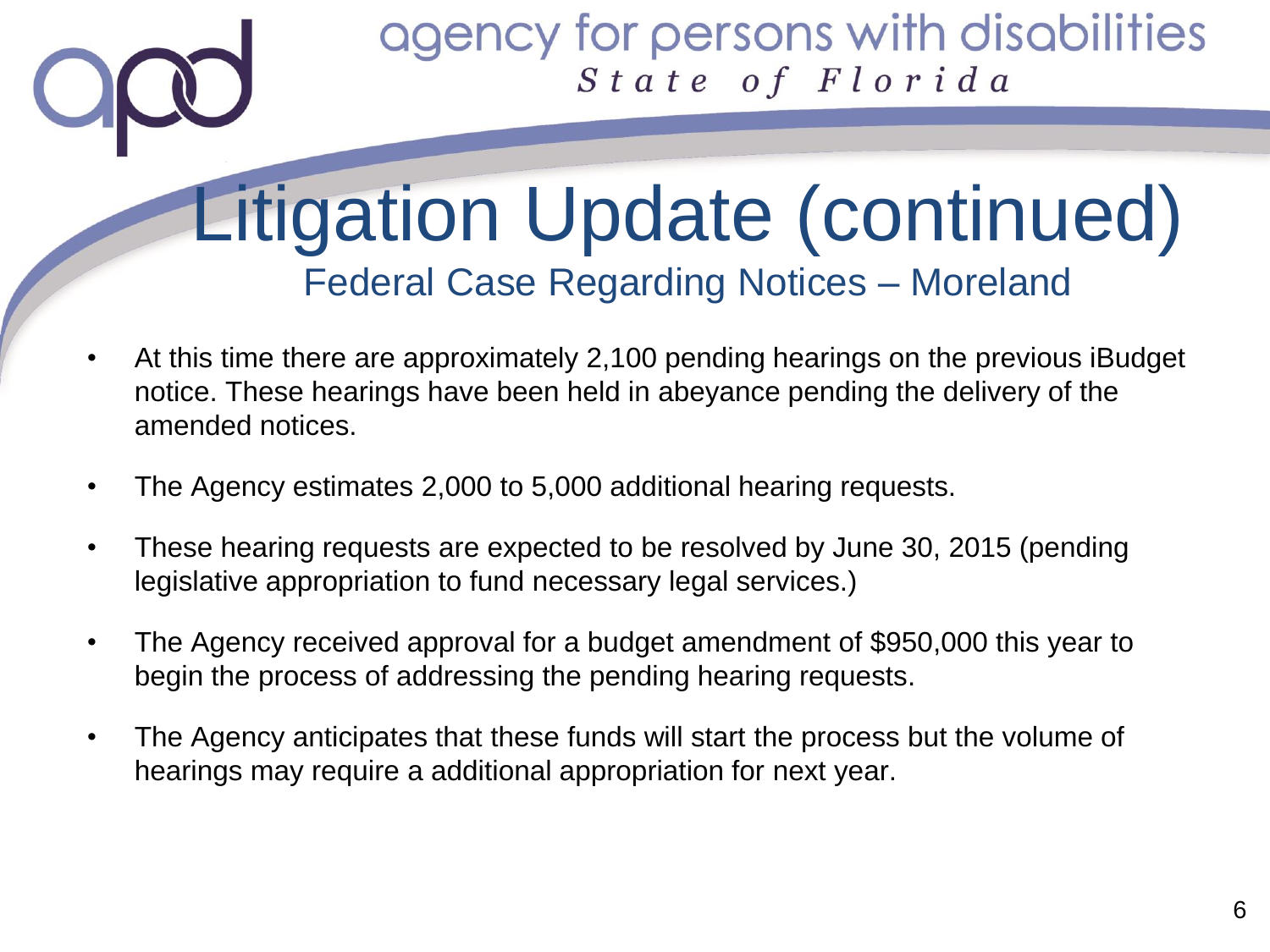## Governor's FY 2014-15 Budget Eliminates Critical Needs Portion of Waiting List

- \$8.18 million in General Revenue, \$11.8 million in Trust Funds = **\$20 million total funds.**
- Funds are provided to transition individuals with critical needs remaining on the waiting list to the Home and Community-Based Services Medicaid waiver. Individuals with critical needs include:
	- Individuals with intensive behavioral and/or medical needs
	- Individuals with caregivers who are no longer able to provide care due to their own health issues
- It is estimated that the critical needs portion of the waiting list would be fully served with this appropriation.